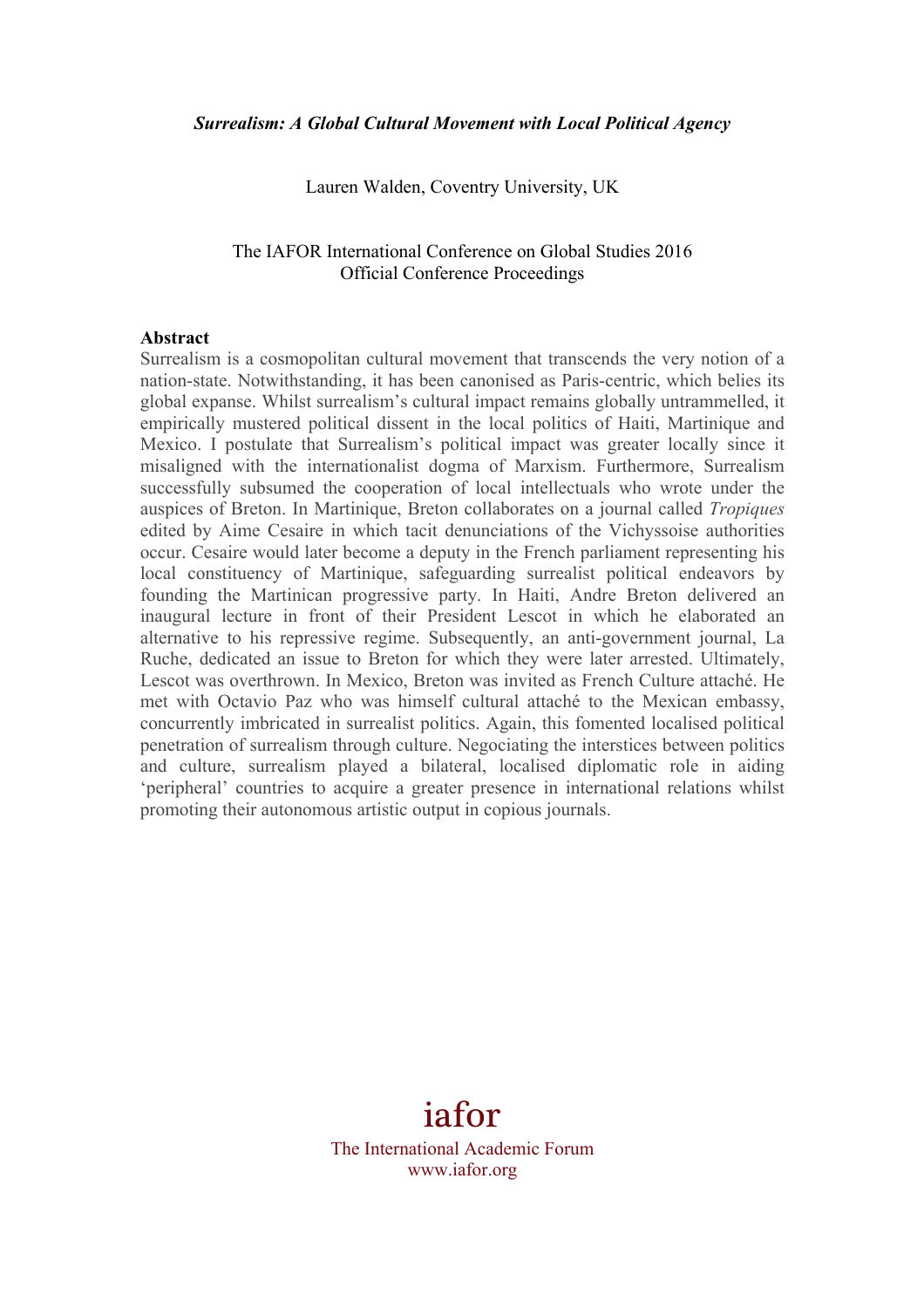### **Surrealism: A global cultural movement with local political agency**

Surrealism is a cosmopolitan cultural movement that transcends the very notion of a nation-state. Notwithstanding, it has been canonised as Paris-centric, which belies its global expanse. Whilst surrealism's cultural impact remains globally untrammelled, it empirically mustered political dissent in the local politics of Haiti, Martinique and Mexico. Undoubtedly, Surrealism's political impact was greater locally since it could not align with the internationalist dogma of Marxism and the Soviet Union. Furthermore, Surrealism successfully subsumed the cooperation of local intellectuals who wrote under the auspices of its founder Andre Breton. In Martinique, Breton collaborates on a journal called *Tropiques* edited by Martiniquais intellectuals Aimé and Suzanne Césaire in which tacit denunciations of the Vichyssoise authorities occur. Césaire would later become a deputy in the French parliament representing his local constituency of Martinique, safeguarding surrealist political endeavours by founding the Martiniquais progressive party. In Haiti, Andre Breton delivered an inaugural lecture in front of the nation's dictatorial President Lescot in which he elaborated a surrealist alternative to his repressive regime. In Haiti surrealism is viewed as a political ideology for the first time. Less than a month later, an antigovernment journal dedicated an entire issue to Breton for which they were subsequently arrested. Notwithstanding, Lescot was ultimately overthrown. In Mexico, Breton was invited as French Cultural Attaché. In Paris, He first met with Octavio Paz who was cultural attaché to the Mexican embassy whilst imbricated in surrealist politics, again fomenting localised political penetration of surrealism. The diplomatic role of Andre Breton, the founder of surrealism, is wholly unexplored. I wish to argue that by negotiating the interstices between politics and culture, surrealism played a bilateral, localized diplomatic role in aiding 'peripheral' countries to acquire a greater role in international relations whilst promoting their autonomous artistic output in copious journals.

Very briefly, surrealism is defined by Breton as 'Psychic automatism in its pure state, by which one proposes to express…the actual functioning of thought…in the absence of any control exercised by reason, exempt from any aesthetic or moral concern.' (1969:26) Despite this psychological preoccupation, a key current of its thought was anti-colonial. This is perhaps why surrealists had a brief allegiance to the french communist party before differences became irreconcilable due to the freedom of expression inherent in surrealist practice of psychic automatism. Concomitantly , the surrealists attempted to commingle the philosophies of Marx and Freud and communism and subjective psychology did not go hand in hand. Therefore ,I hope to prove surrealist political engagement read outside of metropolitan french circles is in keeping with cosmopolitan ideals, especially after their cessation with the communists in 1933. In other words it is through a cosmopolitan prism that the global success story of surrealism can be sufficiently explained.

Surrealism had its greatest political impact in turbulent island communities. First of all I turn to Martinique in the Caribbean. During world war two Breton fled to this Outremer Island on his way to New York to escape France's Vichy regime, although the island itself was under Vichy control. One would thus have expected Breton and his disciples to take copious photographs during their stay on the island in order to testify to the horror induced by Nazi collaboration. Having set a precedent for photoliterary works in *Nadja* and *L'amour Fou*, Breton comments in the Preface to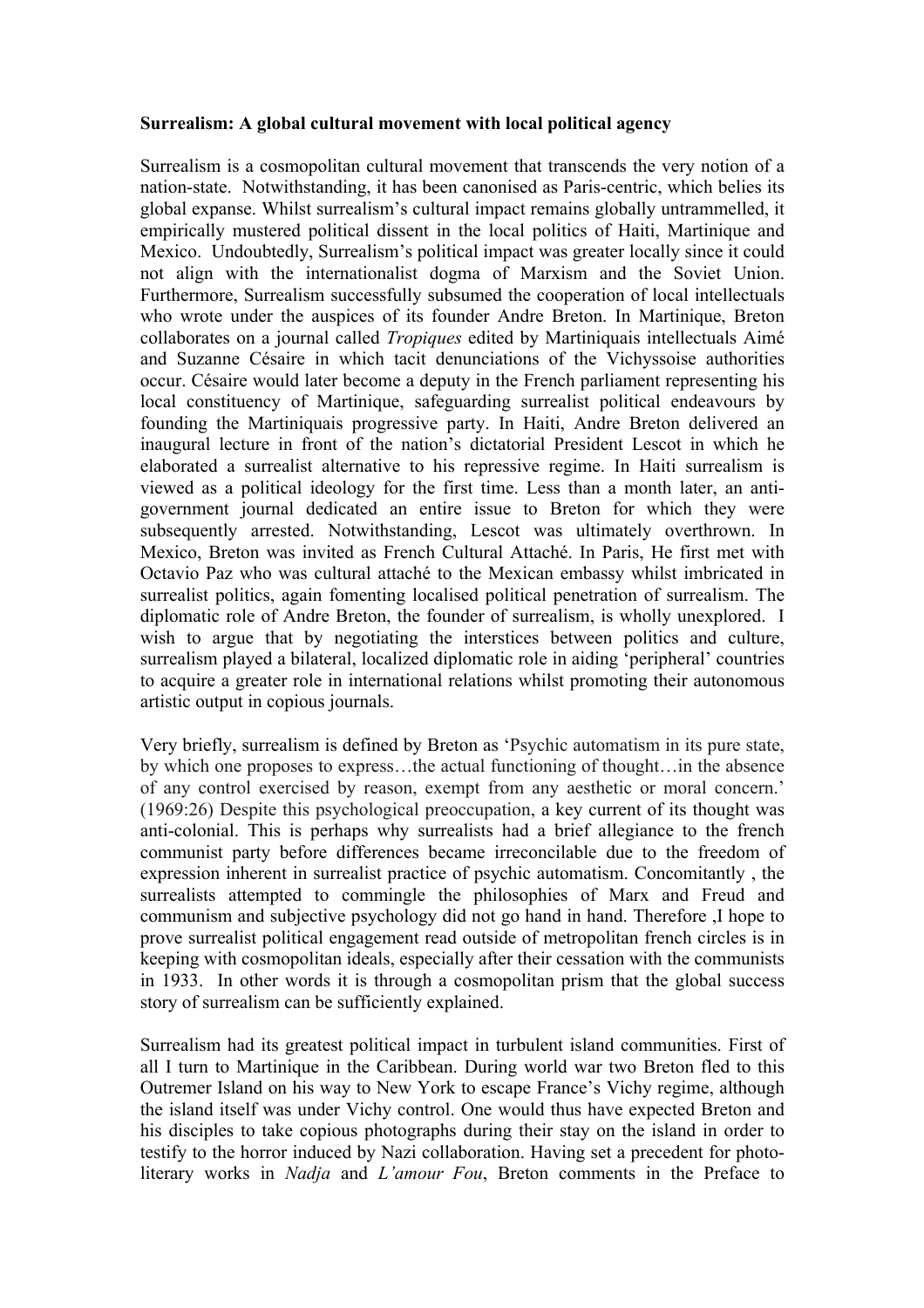*Martinique Snake Charmer* (2008) that 'If photographic images were to be taken of this sort of Andre Masson and myself and published in Fort-de-France they would without a doubt reveal contradicting expressions, intolerable malaise on the one hand and radiance on the other.' (39) I feel that Breton is hinting here at the censorship of the Vichy regime but also at the impossibility to convey a unified vision of Martinique through the photographic medium known for its verisimilitude. Given that photography was the most accessible medium to promote a cosmopolitan image due to its indexical relation to the real, it would appear they did not wish to give the collaborationist Vichy regime the fame and glory that it sought. Instead, an exotic elegy to Martinique is deemed more appropriate.

Indeed, Andre Masson took to drawing illustrations of the island of its peoples ensconced in tropes of forestry and totems (see Ikoku: 2015). In respect to autochthones inhabitants these images as less sexually explicit than standard surrealist fare whereby a muse is photographed in a ludic, intellectual manner. The global surrealist movement here adapts to local circumstance. When he reached his final exile in the US, the Antilles continued to inspire Masson. His eponymous painting series shows the contours of the female body figuratively drenched in a cornucopia of colour, vibrancy and movement. Again, this is a much more detached and restrained perspective than much surrealist photography which perhaps shows that in the case of Martinique, surrealism was taken very seriously. For instance, Aimé Césaire wife Suzanne Césaire is praised literarily and not depicted aesthetically. All the Martiniquais surrealists engaged on literary terms, I believe Breton adapted his travelogue to suit the cultural predilections of Martiniquais surrealists. Indeed back in 1933 a group of Martiniquais students published a one issue journal called *Légitime Défense* aligning themselves with the surrealists and propounding greater rights for black peoples resident in France. The authorities later censored the journal. It would seem that vis a vis race-relations, discourse was the ultimate form of expression, overreliance on aesthetics would perhaps be seen to depict an island paradise instead of grapple with social issues, reminiscent of the paintings of Martinique by Paul Gauguin in which the island resembles a plentiful Cockaigne.

Aimé Césaire, who founded the transnational negritude movement, was a poet and the pride of Martinique. His wife Suzanne Césaire wrote the article 1943: surrealism and us in their journal *Tropiques*. She commensurately aligns the psychic and political goals of surrealism commenting: "Surrealism has evolved…when Breton created surrealism, the most urgent task was to liberate the mind from the shackles of absurd logic and so-called reason. But in 1943, when liberty itself is threatened throughout the world, surrealism can be summed up with a single magic word: liberty.' (Césaire :1943) Naturally, Aimé Césaire was aware that surrealism had ceased to adhere to the French Communist Party. This did not stop his hagiographic praise of Breton. Ultimately, the only tenet of communism that really attracted Cesaire was its anticolonialism. When explaining his reasons for adherence, he states: 'J'ai adhéré au Parti communiste parce que, dans le monde mal guéri du racisme où persiste l'exploitation féroce des populations coloniales, le Parti communiste incarne la volonté de travailler effectivement à l'avènement du seul ordre social et politique que nous puissions accepter - parce que fondé sur le droit à la dignité de tous les hommes sans distinction d'origine, de religion et de couleur. (Cheymol: 2010:194) If we analyse the word 'seul' closely here perhaps Césaire is hinting that communism is simply the lesser evil given that it appears the only regime that could offer equality to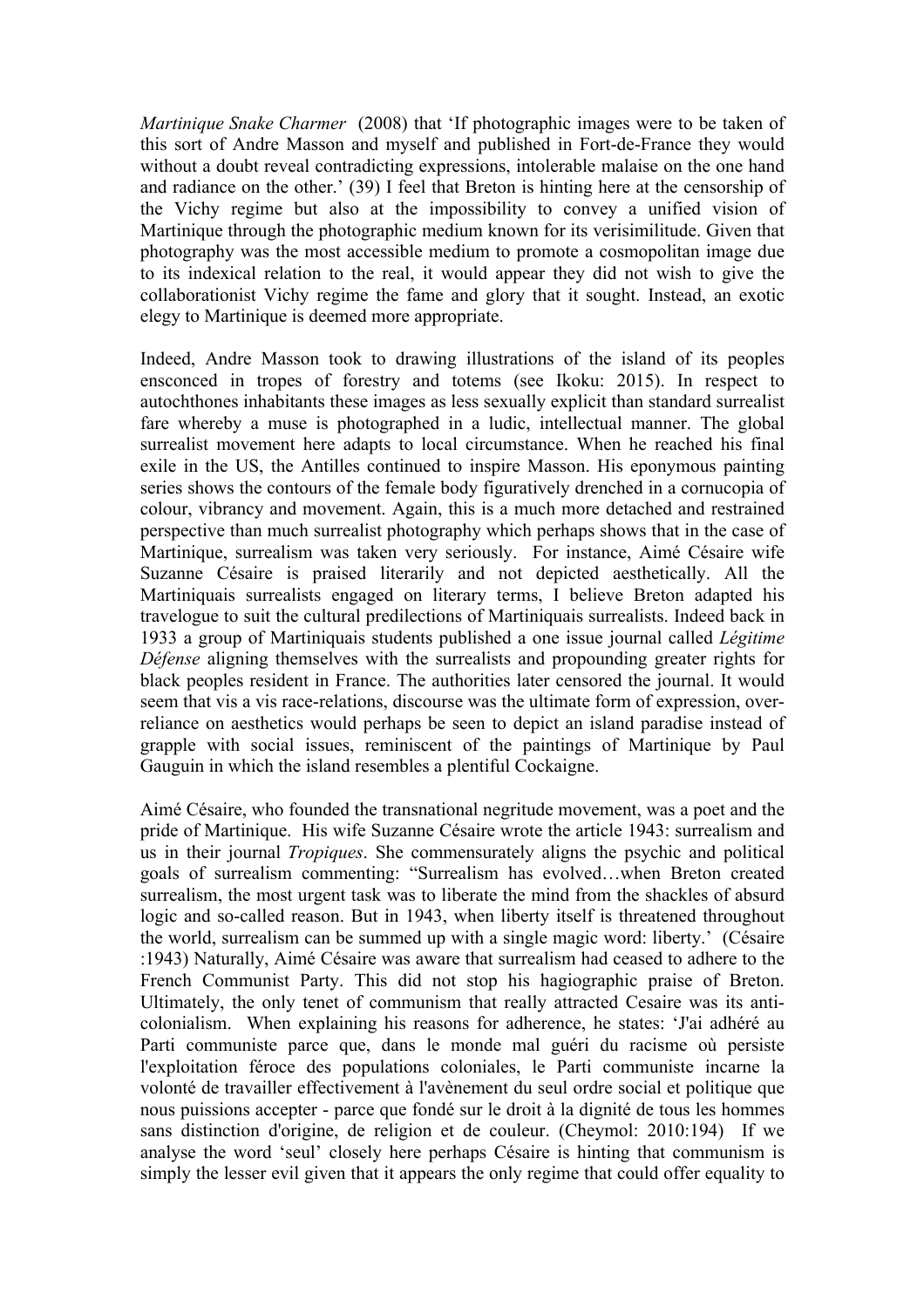the oppressed. Notwithstanding, Césaire used surrealist tactics to lobby on behalf of his peoples: he granted parity to politics and culture. He profoundly states 'C'est dire qu'écraser le sujet, c'est écraser la culture.' (ibid) The subject or the individual is something communist dogma left no room for and this was something Césaire could no longer justify. His newly founded progressive party towed equilibrium between Martinquais concerns and the plight of the wider world, the ultimate form of localglobal governance. Ultimately, Aimé Césaire wielded more political power than André Breton could dream of and acted as a diplomatic intermediary between the French metropole and his own Martiniquais people to attenuate the yoke of France.

We now travel to another island-nation, Haiti, where we see Breton at his most influential. In 1945 he delivered an inaugural lecture to Haitian society including the erstwhile president himself. This was arranged by French Cultural Attaché Pierre Mabille, a fellow surrealist and psychiatrist. Facilitated by governmental links, Breton recasts surrealism as a revolutionary program and conceives the genesis of the movement as such. In his speech he viscerally invokes the poverty of the Haitian people commenting 'la condition de l'homme est ici forte différente de ce qu'elle est dans les pays plus économiquement évolués. (Breton : 1999) He renders the material dialectic an ontological condition that defines men. In other words, man is defined by what he possesses. Furthermore, he cites the revolutionary past of the Haitian people as the first autonomous black nation as further impetus to rise up against injustice. Breton appeals both to popular instincts for dissent and to a more intellectual coterie. He briefly summarises 'toute la démarche de la pensée moderne, cette pensée qui est venue normalement a Marx par Hegel comme est venue normalement a Hegel par maître Eckhart et par Kant.' (Breton: 1999) Tracing the origins of modern thought back to Kant requires tracing the origins of modern thought back to the cosmopolitan dream elaborated by Kant of a federation of nation states. Furthermore, Kant comments in his idea for a cosmopolitan right that cosmopolitanism is 'a principle of humanity as and end in itself.' (Rorty: 2009:86) If we predicate these comments on the materialist ontology identified by Breton, man's material wealth should be determined on a worldwide basis instead of one bound to nation-states and borders. This is however, not akin to Marxism whereby the stare withers away, but a Kantian cosmopolitanism encouraging cooperation between countries. In this spirit, Breton links Haiti's situation to the global commenting ' il est peu des signes qui permettent d'augurer d'un prochain nivellement des besoins et des ressources a l'échelle internationale.' (Breton: 1999)

After Andre Breton's speech a Haitian journal entitled *La Ruche* published his lecture, which spread dissent amongst the Haitian youth. That said, Breton assumes a form of diplomatic immunity by which he rescinds the possibility of any revolutionary role. In his second lecture he comments 'vous comprenez certainement que les conditions définies pour celles de mon séjour a Haïti m'interdisent de formuler une appréciation sur les évènements qui se sont déroulés la semaine dernière dans votre pays.' (Breton: 1999) The lectures turn more towards cultural topics. His second lecture charts the origins of 'activité créatrice' predominantly from a literary standpoint and his third does the same with painting. It appears that when imbricated in the historical domain Breton is only versed in eurocentrism and does not elaborate a non-hegemonic cultural history, which could be read as cosmopolitan. A brief discussion of world art is discussed in the  $5<sup>th</sup>$  lecture as a 'parenthèse.' This is in stark contrast to his admiration of Haitian painter Hector Hyppolite. Geis (2015) cites a comment left by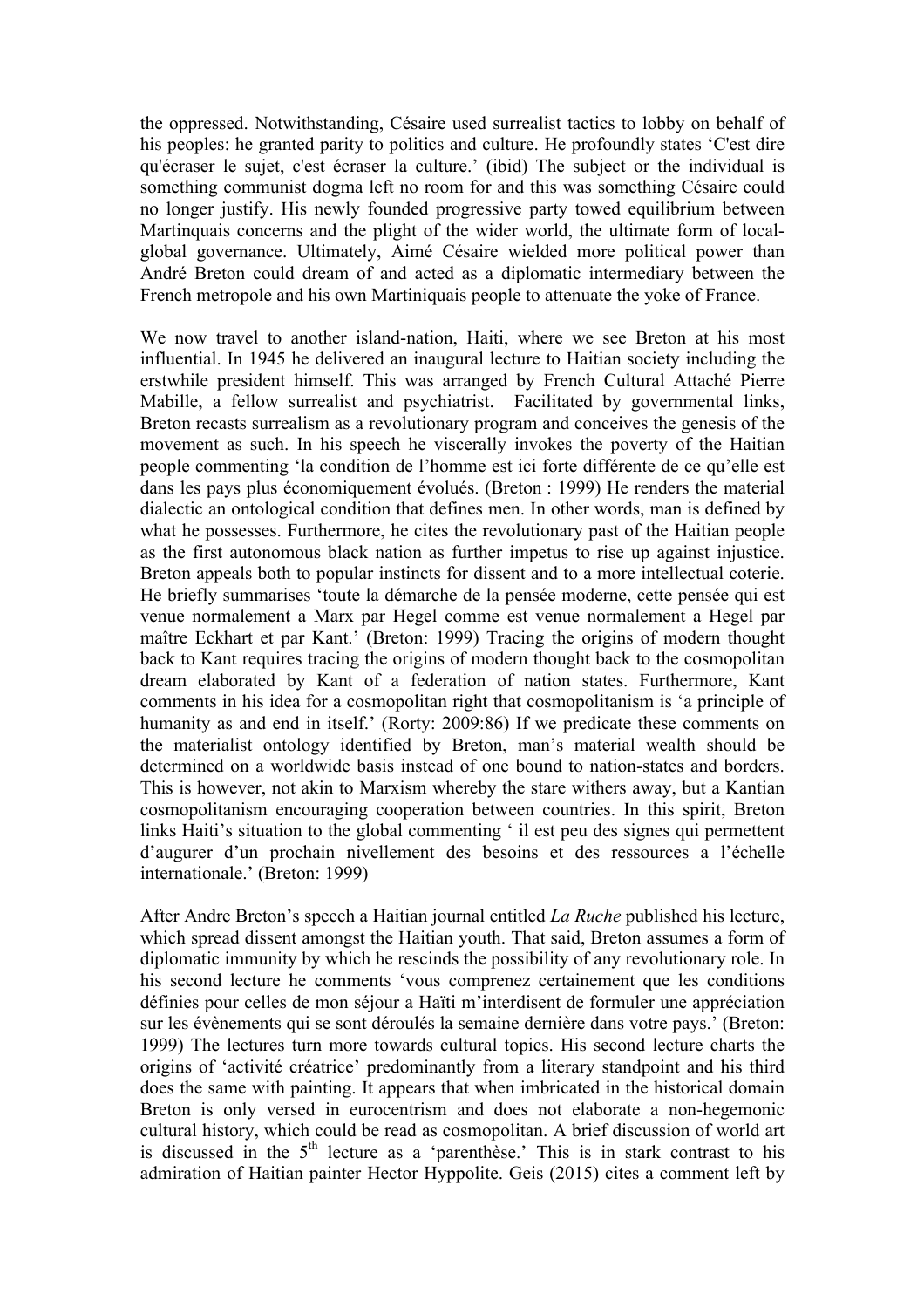Breton in the visitor's book of the Centre d'Art in Port au Prince: Haitian painting will drink the blood of the phoenix. And, with the epaulets of [Jean-Jacques] Dessalines, it will ventilate the world. 'This is indeed a thinly veiled clarion-call to arms by Breton. Dessalines being of course the first Haitian revolutionary declaring the country independent of France in 1804. Indeed, we can intuit the revolutionary fervor of Hyppolites paintings aligning with the surrealist practice of objective chance in a painting purchased by Andre Breton called *Oguon Ferraile*, depicting a voodoo god juggling the syncretic demands of the world from Christianity to weapons of war like a game of cards. Sexuality and the malleability of form coexist alongside more belligerent works as in global surrealist practice. Following a recommendation by Breton, Hyppolite's works were shown to an international audience at the UNESCO exhibiton in Paris of 1947. It would seem then that Breton was the *eminence grise* of 1940's French cultural diplomacy, creating a cosmopolitan agenda for an international cultural organization, revising the age-old Eurocentric canon. For Breton, revolution was both cultural and political.

This element of cultural diplomacy brings me on to my final case study of Mexico. In this instance, Breton is venerated with a formal diplomatic role; That of French Cultural Attaché. Fortuitously, he had previously made the acquaintance of Octavio Paz in Paris when he worked for the Mexican embassy. Breton's former allies the PCF tried to sabotage Breton's visit by collaborating with their Mexican counterparts (Bradu: 1996) Despite this, Octavio Paz signaled the movements broad reach, its interdiscplinarity commensurate with its cosmopolitan intent. Paz comments el surrealismo es un movimiento de liberación to- tal, no una escuela poética .Paz was both a poet and a diplomat enabling him to enjoy multiple spheres of influence both on a popular and esoteric level around the world. For all the boycotting of Breton's pursuits the international exhibition of surrealism was held in Mexico further to its predecessors in London and Paris.

Breton was hosted by revolutionary Mexican mural artist Diego Riviera who facilitated Breton's meeting with Trotsky. Together they wrote Manifesto for an independent revolutionary art.' Although Trotsky preferred it to be signed by Riviera as he was himself an artist. Together they state 'Artistic opposition is right now one of the forces that can effectively help to discredit and overthrow the regimes that are stifling the rights of the exploited class to aspire to a better world along with all the sense of human greatness or even dignity.' Invoking Marx's writings on the freedom of the press, the duo call for a 'complete freedom of art.' Although this maxim could be dismissed as utopian and unachievable, surrealist cultural diplomacy has managed to navigate avenues that would be unavailable to Breton through untrammelled political statements. Mexico is ruled militarily at the time and publishing an overtly political work with Trotsky would have indeed been incendiary. Cosmopolitan cultural connections are able to impregnate boundaries much more effectively than purely political endeavours. That said, the goal of the manifesto in both of their own words is the following 'When a preliminary international contact has been established through the press and by correspondence, we will proceed to the organisation of local and national congresses on a modest scale. The next step will be to convene a world congress that will officially mark the foundation of the international federation.' Indeed, this would be the cultural equivalent of the Kantian federation of states. After world war two, Breton and Trotsky's ambitions could be said to have been realised in the founding of UNESCO .It is interesting to presage the advent of this international,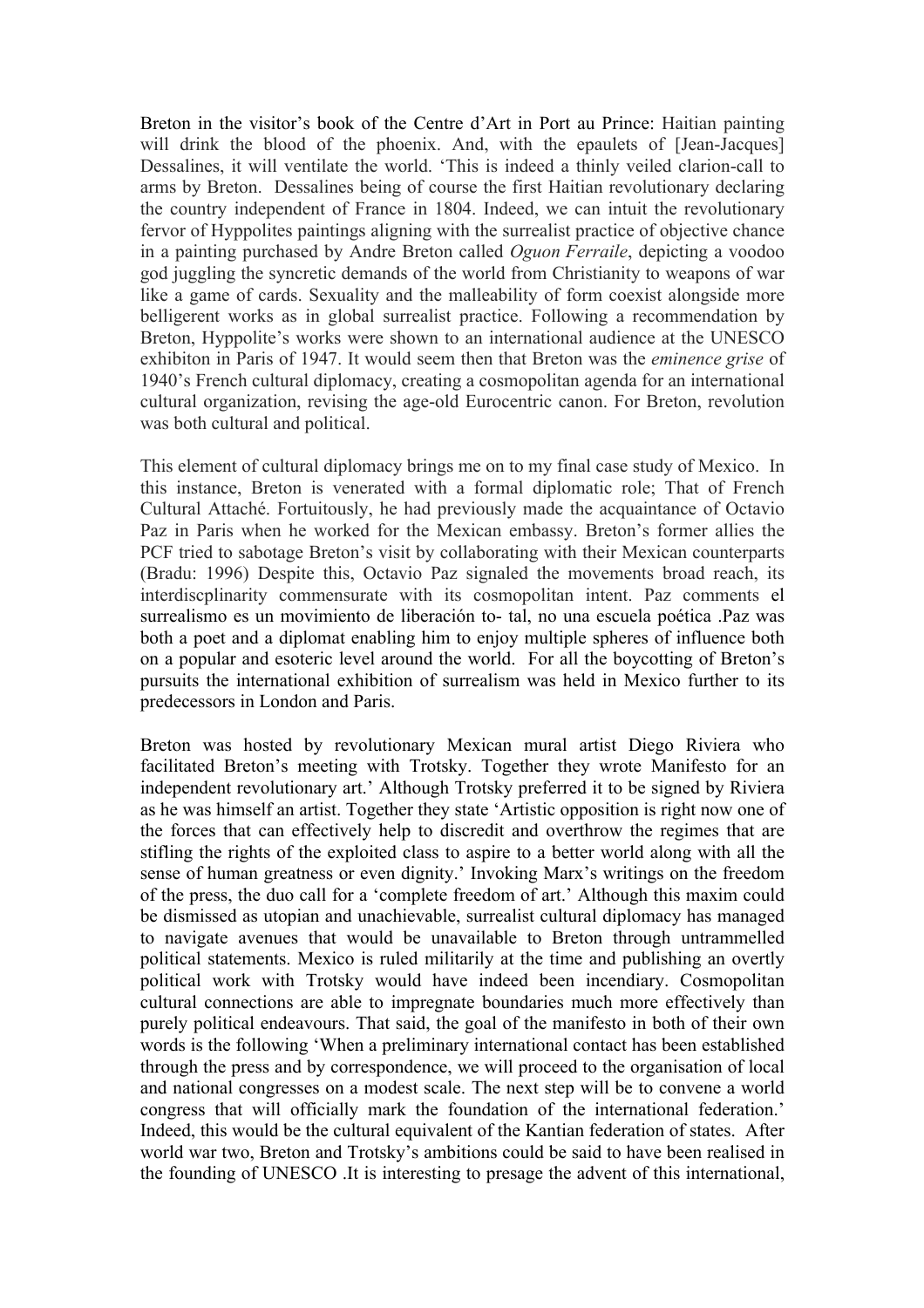cosmopolitan organisation through the prism of left-wing radicalism. It would of course, take the deaths of millions to grant liberty to culture, not just an Avant –garde chimera however *avant la lettre* it may be. Whilst many view Breton as somewhat of an anti-authoritarian figure, I believe he skilfully manipulated his cosmopolitan contacts to gain political agency on the world stage. Indeed, it would seem that Breton was completely in support of UNESCO's politics, having donated paintings by Hyppolite for them to exhibit and promoting French culture in a governmental post.

Upon his return to France, Breton became more overtly critical of the Mexican government. He included photographs of Manuel Alvarez Bravo with the publication of his own article 'souvenir of Mexico' in the surrealist journal *Minotaure*. *Striking worker murdered* explicitly shows the brutality of the military junta, which co-exists with pre-Colombian Mexican rituals such as the day of the dead shown on the right. It would seem then that Mexico is a land ensconced in the death-throes of its own creation. Indeed, Breton once again appeals to revolutionary fervour by citing previous Mexican revolutions in his article. He poetically refers to the 'wind in 1810, 1910.' Indeed this is the political technique he would go on to use in Haiti as I previously mentioned. His piece reads like a poetic sociology, whereby the 'mythological past' of Mexico is contrasted with raw data. Breton notes that 'the infant mortality rate in Mexico is 75 per cent.' Furthermore, Breton cites photographs of the revolutionary period as 'exalting', a technique he adopts himself in the article and elsewhere in surrealist texts fomenting the power of photography's indexical relation to the real. Despite this, Breton's direct influence in Mexico is minimal although he did influence home-grown Mexican intellectuals such as Octavio Paz who would later rebel from their government's stance and resign. It would appear as Breton himself states that "great uprisings seem to be a thing of the past."

By way of conclusion, it would seem then that a cosmopolitan surrealism involves the commingling of east and west, politics and culture, official and non-official. The blurring of these lines is, however, often problematic. That said, the fruit of interdisciplinary endeavours and a cosmopolitan network of local contacts grants surrealism a surreptitious political agency on a worldwide scale that has yet to be explored. I feel that we can view the surrealists through the prism of cultural diplomacy not as Joseph Nye's seminal elaboration of 'Soft Power', which aims at coercive cooperation between states, but as a back door to inciting localised revolt through global engagement. Undoubtedly, Surrealism was most politically powerful in the Caribbean. The surrealists worked within the machinations of multilateral diplomacy to propagate their cosmopolitan message. Whilst Surrealism influenced governmental figures in Mexico, Martinique and Haiti, the surrealists probably had the least political agency in their entity of origin, Metropolitan France.